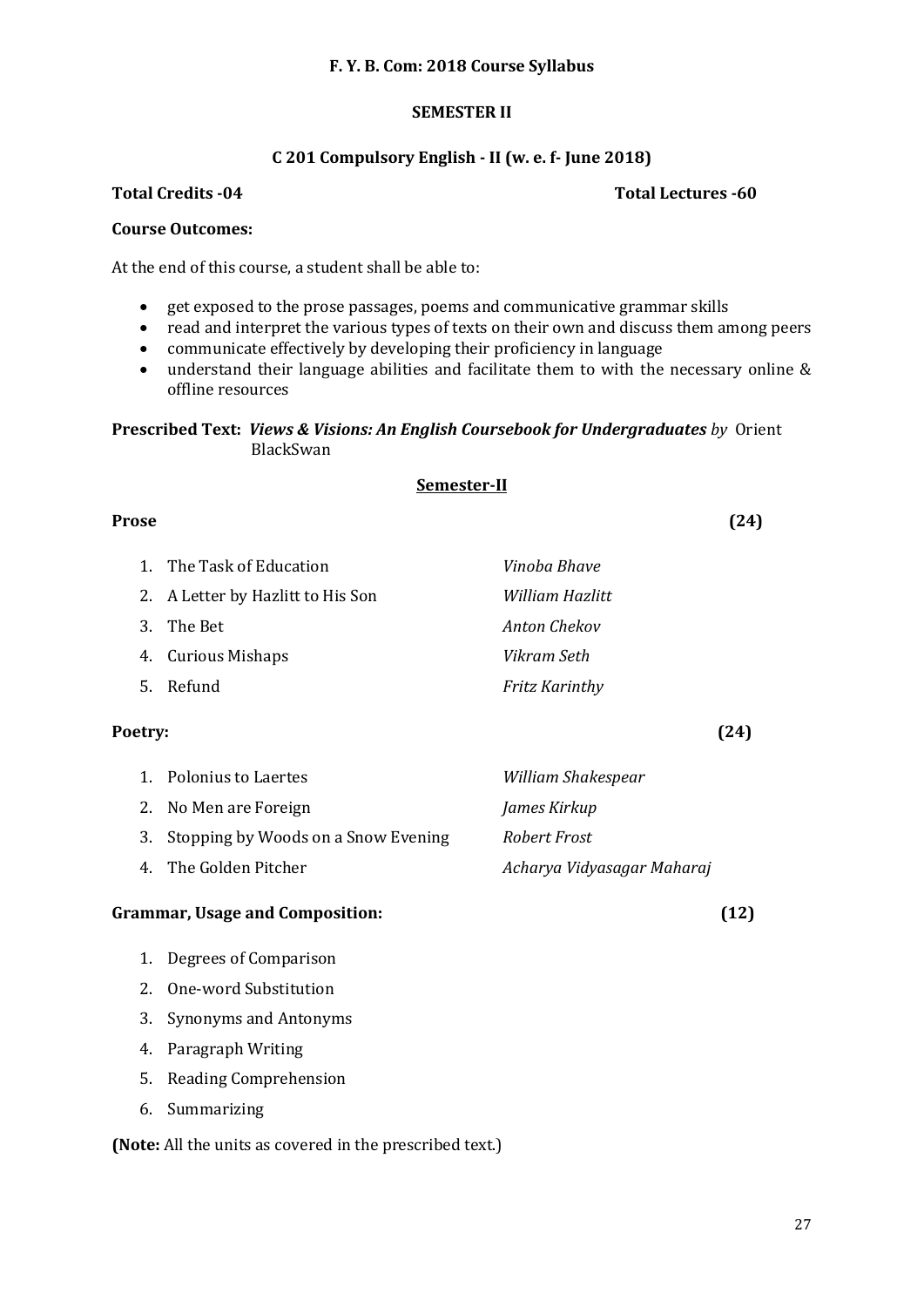# **F. Y. B. Com. CBCS (2018 Course)**

# **Semester II**

# **C208: FINANCIAL ACCOUNTING II**

# **Total Credits -04 Total Lectures -60**

# **Course Outcomes:**

After completion of the course, students would be able to:

- 1. Understand basics of computerized accounting and the creation of Groups and Ledgers in software.
- 2. Understand the concept of Royalty Accounts, its types and recording of transactions in the books of Landlord and Lessee.
- 3. Understand hire purchase transactions and its methods, difference between Hire purchase and Installment system
- 4. Understand the concept of Depreciation and comprehend the methods of calculating Depreciation charge.

# **1. Accounting in Computerised Environment (10)**

- 1.1 An Overview of Computerised Accounting System
- 1.2 Salient Features and Significance
- 1.3 Concept of Grouping of Accounts
- 1.4 Accounting Packages and Consideration for their Selection

# **2. Royalty Accounts (Excluding Sub-lease) (20)**

- 1.1 Meaning, Types of Royalties, Parties in Royalty Accounts
- 1.2 Minimum Rent, Short Workings, Recoupment of Short Workings
- 1.3 Journal Entries in the Books of Landlord and Lessee
- 1.4 Preparation of Ledger Accounts in the Books of Both the Parties

# **3. Hire Purchase and Instalment System (Excluding H.P. Trading Account) (20)**

- 3.1 Basic Concepts, Distinction between Hire Purchase and Instalment System
- 3.2 Calculation of Interest and Cash Price
- 3.3 Accounting for Hire Purchase Transactions by Asset Purchase Method based on Full Cash Price
- 3.4 Journal Entries and Ledger Accounts in the Books of Purchaser and Seller

# **4. Depreciation Accounting (10)**

- 4.1 Meaning, Causes and Objectives of Depreciation
- 4.2 Accounting Treatment including Provision for Depreciation Accounting
- 4.3 Methods of Depreciation: i) Annuity Method ii) Sinking Fund Method
- 4.4 Journal Entries and Ledger Accounts
- 4.5 Change of Method as per revised AS-6

# **Recommended Books**

| 1.       | <b>Financial Accounting</b>                              | Mukharjee A., Hanif M. (Tata McGraw Hill<br>Publishing Company Ltd., New Delhi)                                  |
|----------|----------------------------------------------------------|------------------------------------------------------------------------------------------------------------------|
| 2.       | <b>Financial Accounting</b>                              | Maheshwari SN, Maheshwari SK (Vikas Publishing<br>House Pvt. Ltd.)                                               |
| 3.       | <b>Financial Accounting</b>                              | Tulsian PC (Tata McGraw Hill Publishing Company<br>Ltd., New Delhi)                                              |
| 4.<br>5. | <b>Advanced Accounting</b><br><b>Advanced Accounting</b> | Jain SP, Narang KN (Kalyani Publishers, New Delhi)<br>Gupta RL, Radhaswamy M (Sultan Chand & Sons,<br>New Delhi) |
| 6.       | <b>Advanced Accounting</b>                               | Shukla MC, Grewal SP (S. Chand & Co. Ltd., New<br>Delhi)                                                         |
|          | The Chartered Accountant                                 | Journal of the Institute of Chartered Accountants of<br>India                                                    |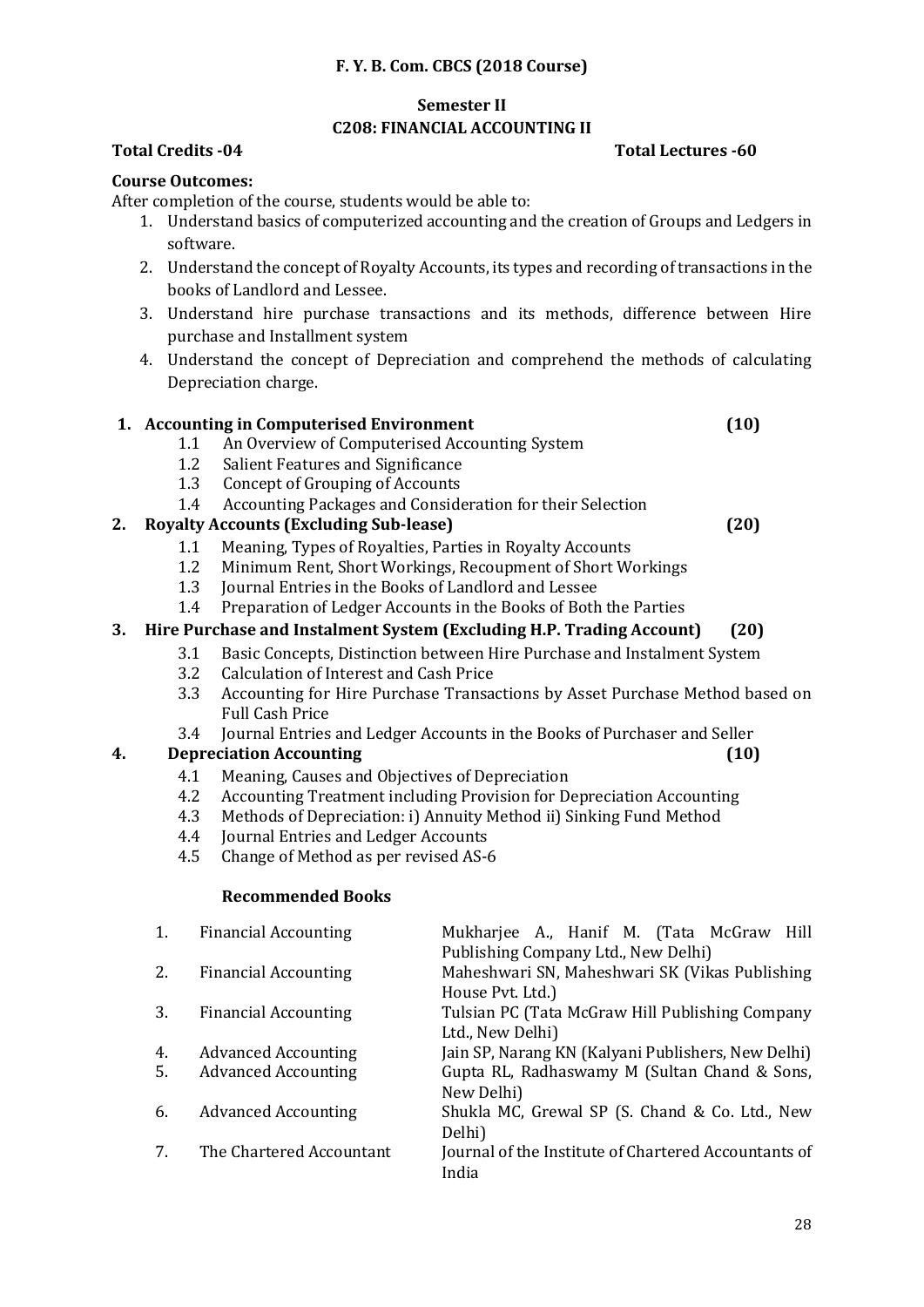# **F.Y.B.Com.: (CBCS 2018 Course) Semester-II C204: Business Economics –II**

# **Total Credits -04 Total Lectures -60**

# **Course Outcomes:**

After completion of the course, students would be able to:

- 1. Understand and compare the four basic market types.
- 2. Explain the characteristics of perfect competition, monopolistic competition, Pure monopoly, oligopoly and duopoly.
- 3. Understand the factors of production with their pricing strategy.
- 4. Understand different theories associated with Rent, Wage, Interest and Profit.

# **1. Market Structure (20)**

- 1.1 Characteristics and Pricing theory (short-run and long-run) under condition of A) Perfect Competition
	- B) Monopolistic Competition
	- C) Monopoly- Price Discrimination

1.2 Selling Cost

1.3 Oligopoly – Definitions and characteristics

1.4 Duopoly – Definitions and characteristics

# **2. Factor Pricing**

**(40)**

2.1 Rent –

i) Concept of economic Rent

- ii) Ricardian Theory of Rent
- iii) Modern Theory of Rent
- 2.1 Wage –

i) Concept of Wages (Real and Money Wage)

ii) Backward sloping supply curve

- iii) Collective Bargaining
- iv) Modern Theory of Wage
- 2.3 Interest –

i) Concept of Interest

ii) Loanable Fund Theory

iii) Liquidity Preference Theory of Interest

2.3 Profit –

i) Concept of Profit

ii) J. B. Clark's Dynamic Theory of Profit

iii) Innovation Theory of Profit

iv) Risk and Uncertainty Bearing Theory of Profit

# **Reference Books**

- 1. Textbook of Economic Theory Stonier and Hague; Longman Green and Co., London
- 2. Introduction to Positive Economics Richard G. Lipsey
- 3. Business Economics (Micro) Dr. Girijashankar; Atharva Prakashan, Pune
- 4. Micro Economics M. L. Seth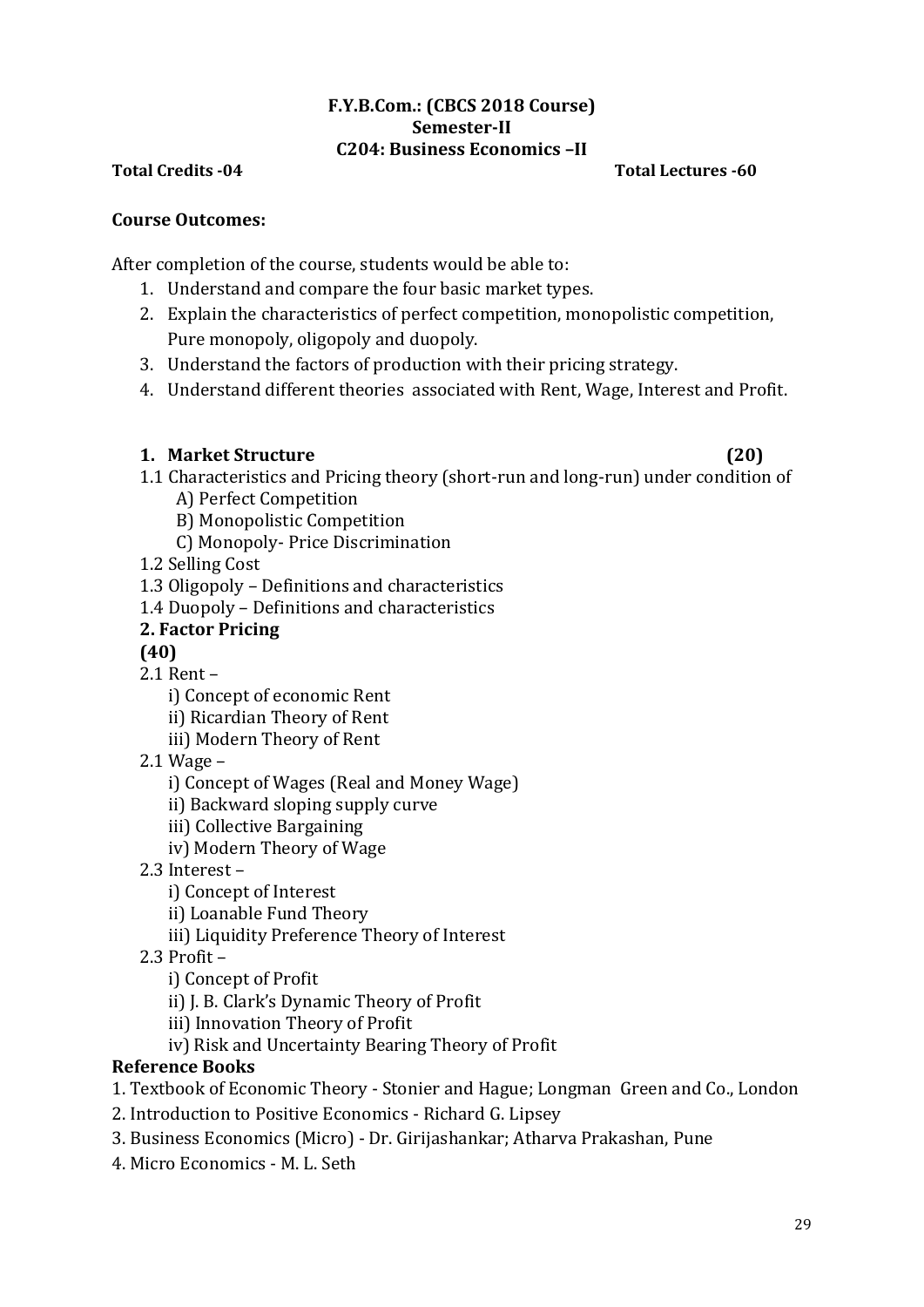5. Micro Economics - M. L. Jhingan; Vrinda Publications, New Delhi

6. Managerial Economics - Theory and Application - D. M. Mithani

7. Business Economics – Dr. Girija Shankar – Atharv Publication, Pune

8. Business Economics – Adhikari M. Excel Books, New Delhi

9. Understanding Microeconomics- Robert L. Helibroner and Lester C. Thurow. Prentice Hall International Inc. London

10. Micro Economic Theory An Analytical Approach – J M Joshi and R. Joshi Wishwa Prakashan (Division of Wiley Eastern Limited) N. Delhi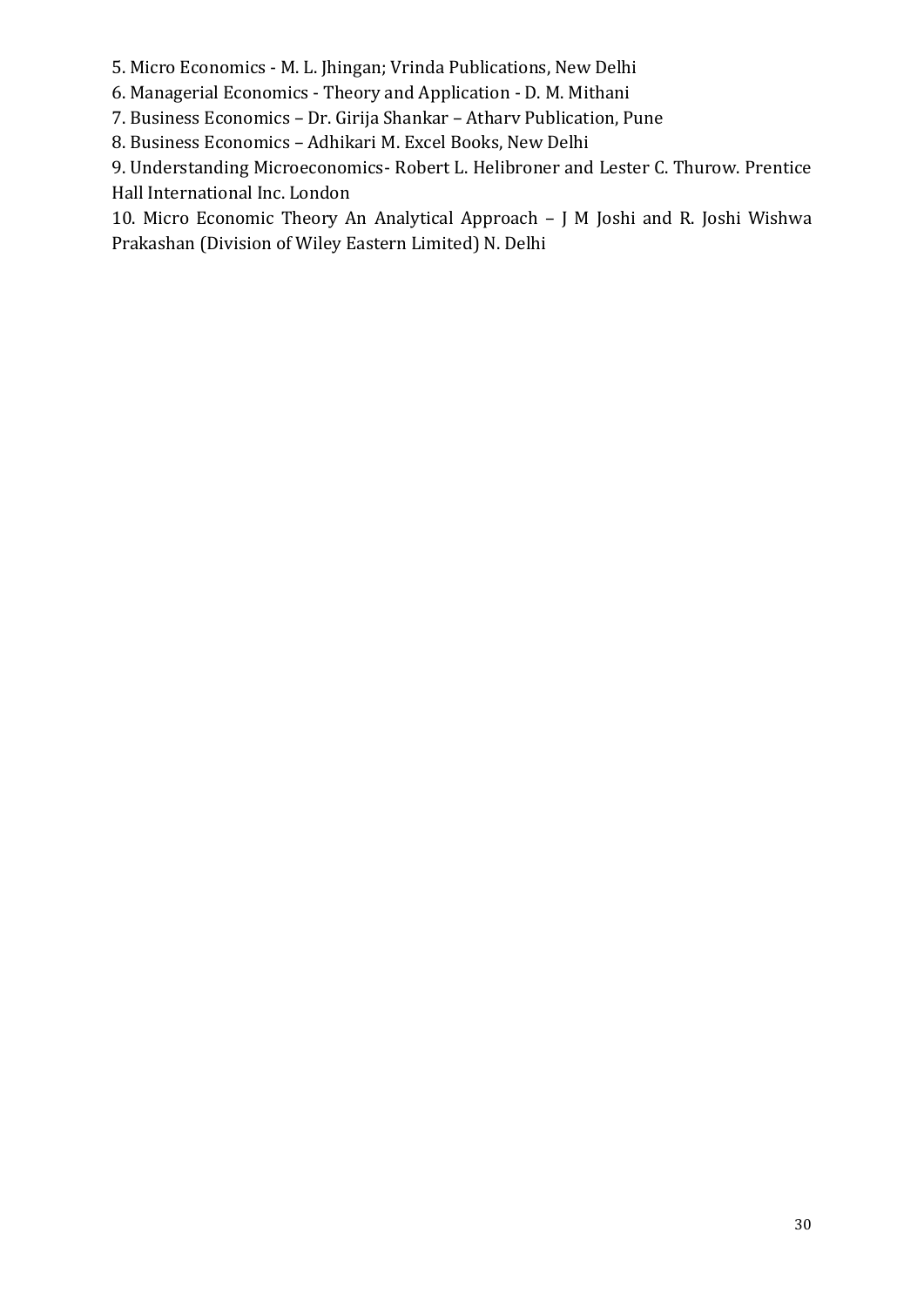# **F. Y. B. Com** SEMESTER-II **CBCS Course 2018 C-205: GEOGRAPHY OF RESOURCES-II**

# **Total Credits -04 Total Lectures -60**

# **Course Outcomes:**

After completion of the course, students would be able to:

- 1. Understand the Industries in India on the basis of size, region or the raw material they use and their role in Economic development.
- 2. Explain how transportation is important for the commercial development of India.
- 3. Understand the importance of tourism and the factors affecting International trade.
- 4. Understand the statistical methods and techniques for representing data in graphs and maps.

# **1 Industries (16)**

- 1.1 Role of Industries in Economic development
- 1.2 Factors of Industrial location
- 1.3 Weber's Theory of Industrial location
- 1.4 Major Industrial regions of India
- 1.5 Iron and Steel Industry of India
- 1.6 Cotton textile Industry of India
- 1.7 Engineering Industry of India.

# **2 Transportation (12)**

- 2.1 Need & importance of Transportation
- 2.2 Commercial development

2.3 Comparison of various modes of transportation and Cost of transportation.

# **3 Trade & Tourism (16)**

- 3.1 Geographical factors affecting International Trade
- 3.2 India's foreign trade
- 3.3 Geographical factors influencing Tourism
- 3.4 Economic importance of Tourism
- 3.5 Tourist Industry of India

# 4. **Cartographic Techniques (16)**

- 4.1 Line Graph
- 4.2 Bar Graph
- 4.3 Dot Method
- 4.4 Choropleth Method
- 4.5 Divided Circle Method

\* Teachers are supposed to arrange study-tours

# **Reference:**

# 1. . **Resource and Enviorment.KumbhareArun;Pyal Publication ( P.5to 1680)**

2. Commercial Geography – Prof. Mrs. P.N.Padey.NiraliPublication;All topics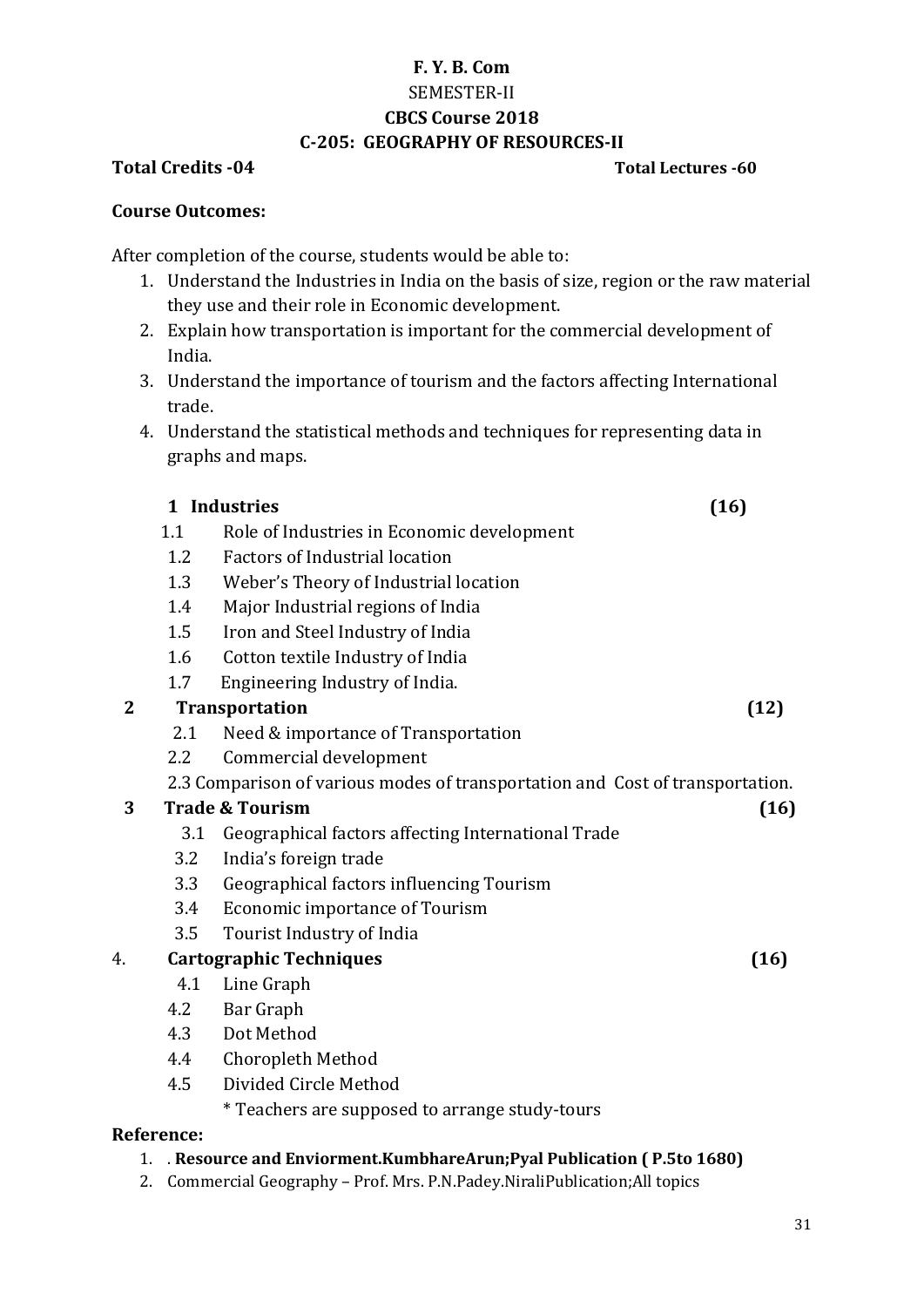- 3. Economic Geography Alexander J.
- 4. Economic Geography Jones &Darkenwald.
- 5. Agricultural Geography Morgan W.B. &Munton J:J.C.
- 6. Economic Geography Wheeler J.O.
- 7. Economic Geography H. Robinson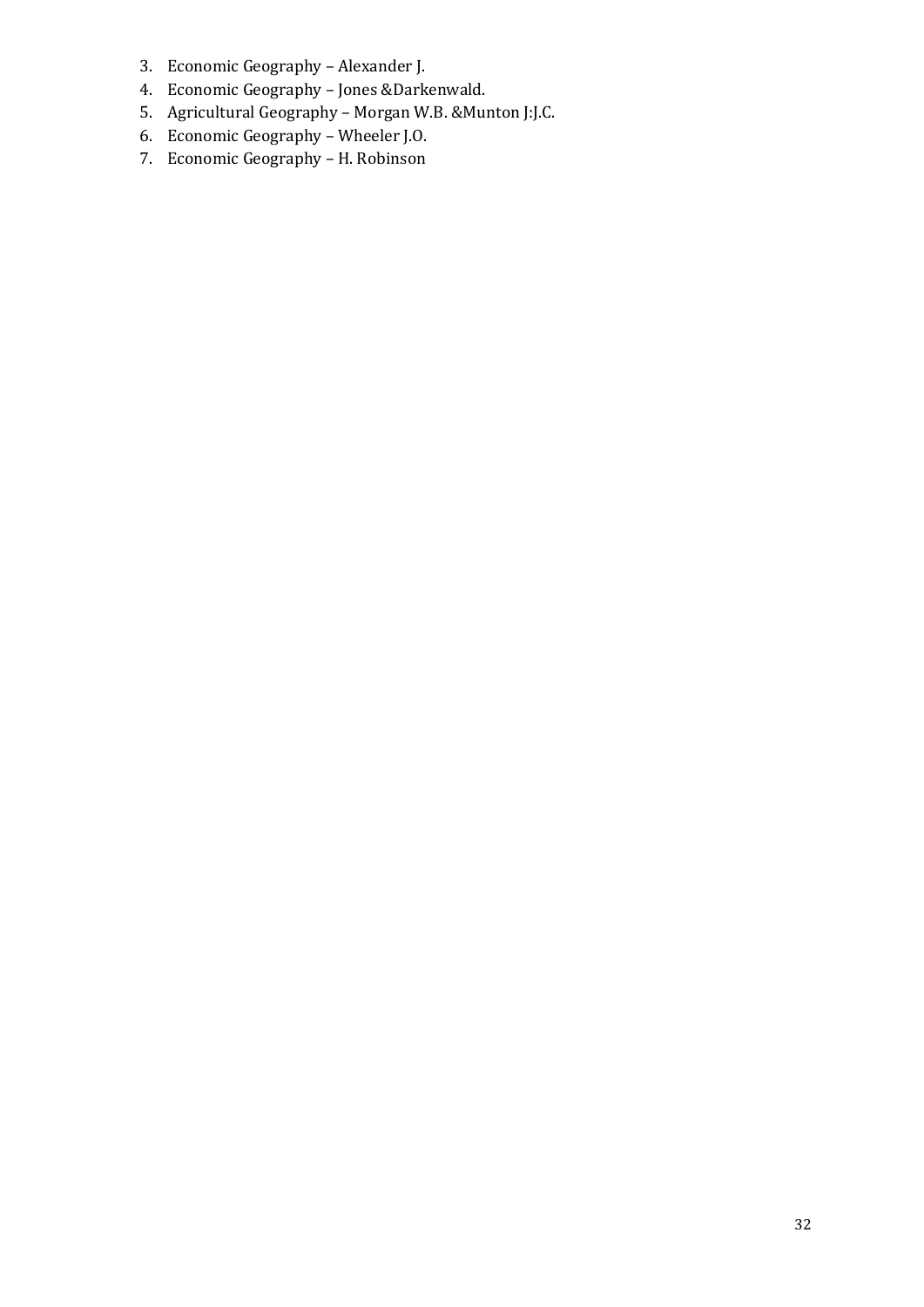### **F.Y.B.Com: CBCS (2018 Course) Semester II C-206: Business Mathematics & Business Statistics II**

# **Business Mathematics**

# **Total Credits -04 Total Lectures -60**

# **Course Outcomes:**

After completion of the course, students would be able to:

- 1. Knowledge of organisation and evaluation of different types of data and evaluation of summary measure such as measures of dispersion.
- 2. Knowledge to bi-variable data, their organisation and evaluation and knowledge of scatter diagram and their interpretations.
- 3. Knowledge of correlation coefficients, types of correlation and rank correlation coefficient.
- 4. Concept of regression, regression line and their utility.

# **1. Interest (15)**

- 1.1 Simple Interest
- 1.2 Compound interest (nominal and effective rate of interest )
- 1.3 Equated Monthly Installments (EMI) (Reducing and flat rate of interest)
- 1.4 Examples

# 2. **Matrices and Determinants (15)**

- 2.1 Meaning of determinant, evaluation of second and third order determinants. Properties of determinants (without proof). Cramer's rule.
- 2.2 Meaning of matrix, equality of two matrices, addition, subtraction and multiplication of two matrices. (Simple numerical problems on addition, subtraction and multiplication are expected). Inverse of a non-singular square matrix by ad joint method.

# **Business Statistics**

# **3. Measures of dispersion (15)**

- 3.1 Concept of Dispersion
- 3.2 Measures of Dispersion Range, Variance and Standard Deviation
- 3.3 (S.D.) for Grouped and ungrouped data
- 3.4 Measures of relative dispersion- Coefficient of range and coefficient of Variation
- 3.5 Examples

# **4. Correlation and Regression (15)**

- 4.1 Concept of Bivariate data, correlation using scatter diagram
- 4.2 Karl Pearson's Coefficient correlation for ungrouped data
- 4.3 Spearman's Rank correlation coefficient
- 4.4 Concept of regression, lines of regression
- 4.5 Regression as prediction Model
- 4.6 Examples

# **Recommended Books**:

- 1. Practical Business Mathematics by S.A.Bari (New Literature Publishing Company)
- 2. Business Mathematics by V.K.Kapoor (Sultan Chand and Sons)
- 3. Fundamentals of Statistics by S.C.Gupta (Himalaya Publishing House)
- 4. Basic Statistics by B.L.Agrawal (New Age International Publishers)
- 5. Statistical Methods by S.P.Gupta (Sultan Chand and Sons)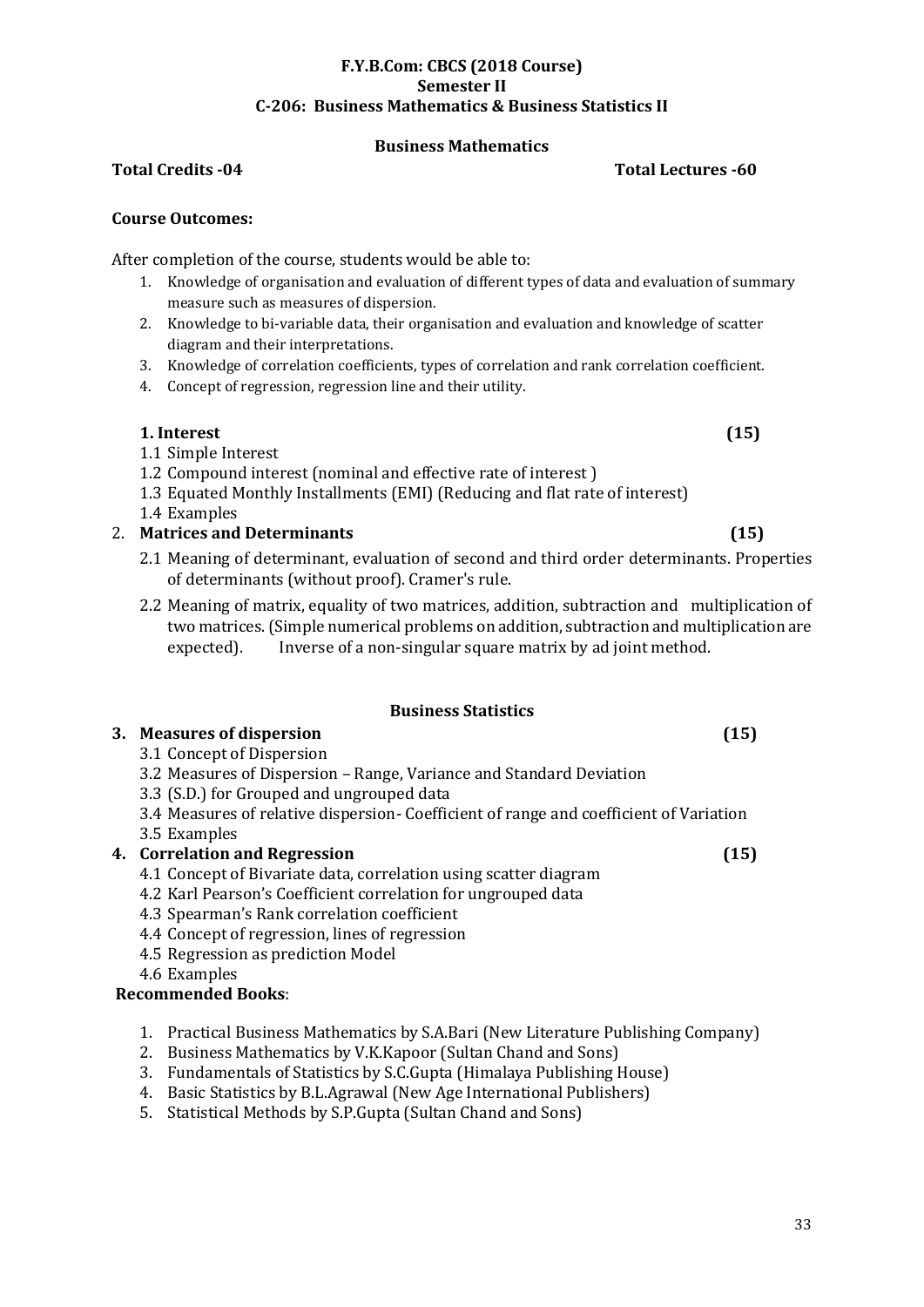### **F. Y. B. Com. CBCS (2018 Course)**

### **Semester II**

### **C 207: Computer Application in Business -II**

### **Total Credits -04 Total Lectures -60**

### **Course Outcomes:**

After completion of the course, students would be able to:

- 1. Understand basics of e-commerce and its types in business and finance.
- 2. Identify the need of encryption for data security .
- 3. Understanding digital payment systems.
- 4. Understand the disaster management challenges and the vendor evaluation and selection process.

### **1. Introduction (12)**

- 1.1 Basic concepts of electronic business 1.2 Information technology and types of electronic commerce
- 1.3 Using intranets and extranets for electronic commerce

# **2. Internet Security (12)** 2.1 Electronic data interchange standards 2.2 Symmetric and asymmetric encryption 2.3 Digital signature. **3. Payment Systems ( 12)** 3.1 E-cash ,smart cards, digital payment systems 3.2 Credit card through internet. **4. Challenges (12)** 4.1 Disaster management 4.2 Marketing strategy 4.3 Vendor evaluation and selection Process

**5. Case Studies (12)**  5.1 Functional services CRM 5.2 Accounts services and credit card operations.

# **Recommended Books**

1) e-commerce: The Cutting Edge of Business by Bajaj K.K . & Nag

2) Electronic Commerce by S. Gory and Perry. James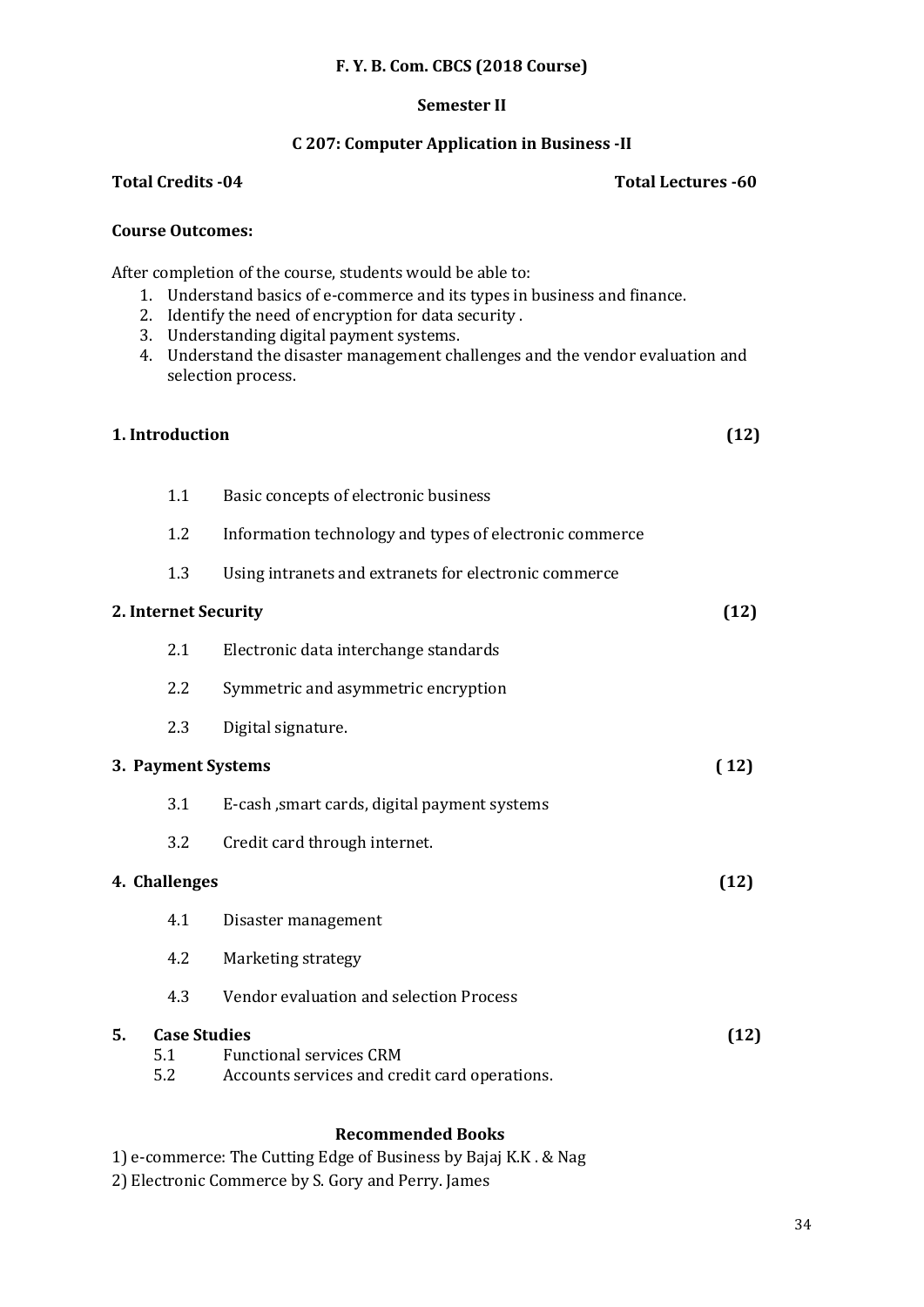# **F.Y. B. Com. CBCS (2018 Course) Semester II C211: CORPORATE LAW II**

# **Total Credits -04 Total Lectures -60**

### **Course Outcomes:**

After completion of the course, students would be able to:

- 1. Understand prospectus and the matter states in the prospectus in accordance with the guidelines of the SEBI.
- 2. Understand the Concept of shares and share capital.
- 3. Understand the Procedure for the allotment of shares.
- 4. Understand the Provisions,, restriction and procedure for the transfer of shares.

| 1.               |                                            | <b>Prospectus</b>                                                                                | (15) |
|------------------|--------------------------------------------|--------------------------------------------------------------------------------------------------|------|
|                  | 1.1                                        | Definition                                                                                       |      |
|                  | 1.2                                        | Matters to be stated in prospectus                                                               |      |
|                  | 1.3                                        | <b>Statement in lieu of Prospectus</b>                                                           |      |
|                  | 1.4                                        | Criminal Liability for Mis-statement in Prospectus                                               |      |
|                  | 1.5                                        | Civil Liability for Mis- statement in Prospectus                                                 |      |
|                  | 1.6                                        | Guidelines of SEBI for capital issue advertisement                                               |      |
|                  | 1.7                                        | Shelf Prospectus.                                                                                |      |
|                  | 1.8                                        | <b>Red Herring Prospectus</b>                                                                    |      |
| $\overline{2}$ . |                                            | <b>Shares and share capital</b>                                                                  | (15) |
|                  | 2.1                                        | Nature and definition                                                                            |      |
|                  | 2.2                                        | Characteristics of shares                                                                        |      |
|                  | 2.3                                        | Types of share capital                                                                           |      |
|                  | 2.4                                        | Types of shares                                                                                  |      |
|                  | 2.5                                        | Issue of sweat equity shares                                                                     |      |
|                  | 2.6                                        | Issue of shares at par, at premium and at discount                                               |      |
| 3.               |                                            | <b>Allotment of shares</b>                                                                       | (15) |
|                  | 3.1                                        | Introduction                                                                                     |      |
|                  | 3.2                                        | Conditions for allotment of shares                                                               |      |
|                  | 3.3                                        | Irregular allotment                                                                              |      |
|                  | 3.4                                        | Procedure for allotment of shares                                                                |      |
|                  | 3.5                                        | Public offer and private placement                                                               |      |
|                  | 3.6                                        | Offer of sale of shares by certain members of company.                                           |      |
|                  | 3.7                                        | Public offer of shares to be in de-materialized form                                             |      |
| 4.               | <b>Transfer and transmission of shares</b> |                                                                                                  | (15) |
|                  | 4.1                                        | Statutory provisions of transfer                                                                 |      |
|                  | 4.2                                        | Restriction on transfer                                                                          |      |
|                  | 4.3                                        | Instrument of transfer                                                                           |      |
|                  | 4.4                                        | Procedure for transfer of shares                                                                 |      |
|                  | 4.5                                        | Blank transfer and forged transfer - effects                                                     |      |
|                  | 4.6                                        | Transmission of shares - distinction between transfer and transmission of<br>shares, provisions, |      |
|                  |                                            | $\mathbf{r}$ and $\mathbf{r}$ and $\mathbf{r}$<br>$\mathbf{r} = \mathbf{r} \cdot \mathbf{r}$     |      |

4.7 Procedure for transmission of shares, duties of the secretary in connection with transmission of shares

# **Recommended Books**

1. Company Law Singh Avtar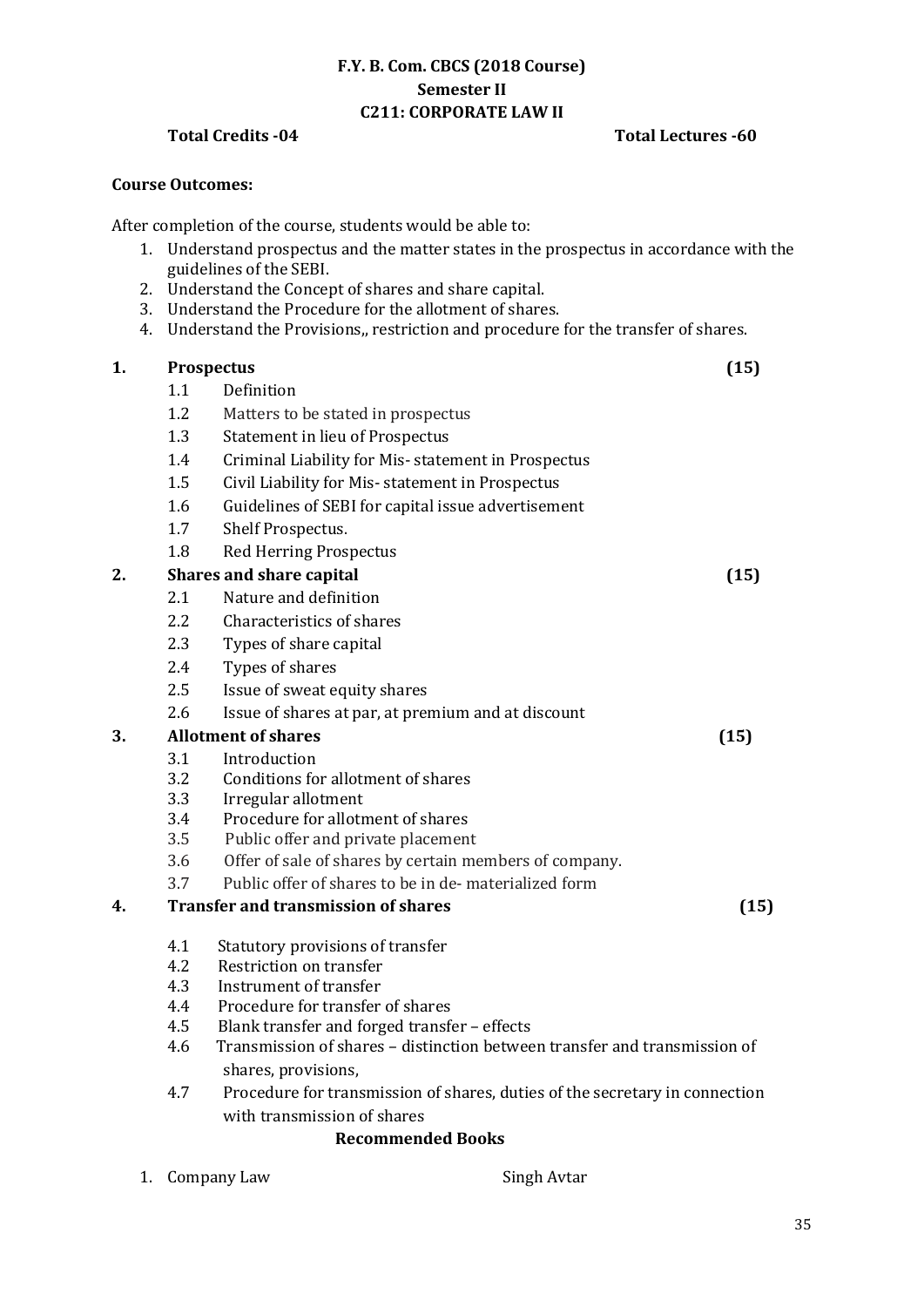- 2. Modern Indian Company Law M.C. Kuchchal
- 3. Company Law N.D.Kapoor
- 4. Guide to Companies Act **Ramaiya**
- 5. Company Law Bagrial
- 6. Principles of Modern Company Law Gower L.C.B.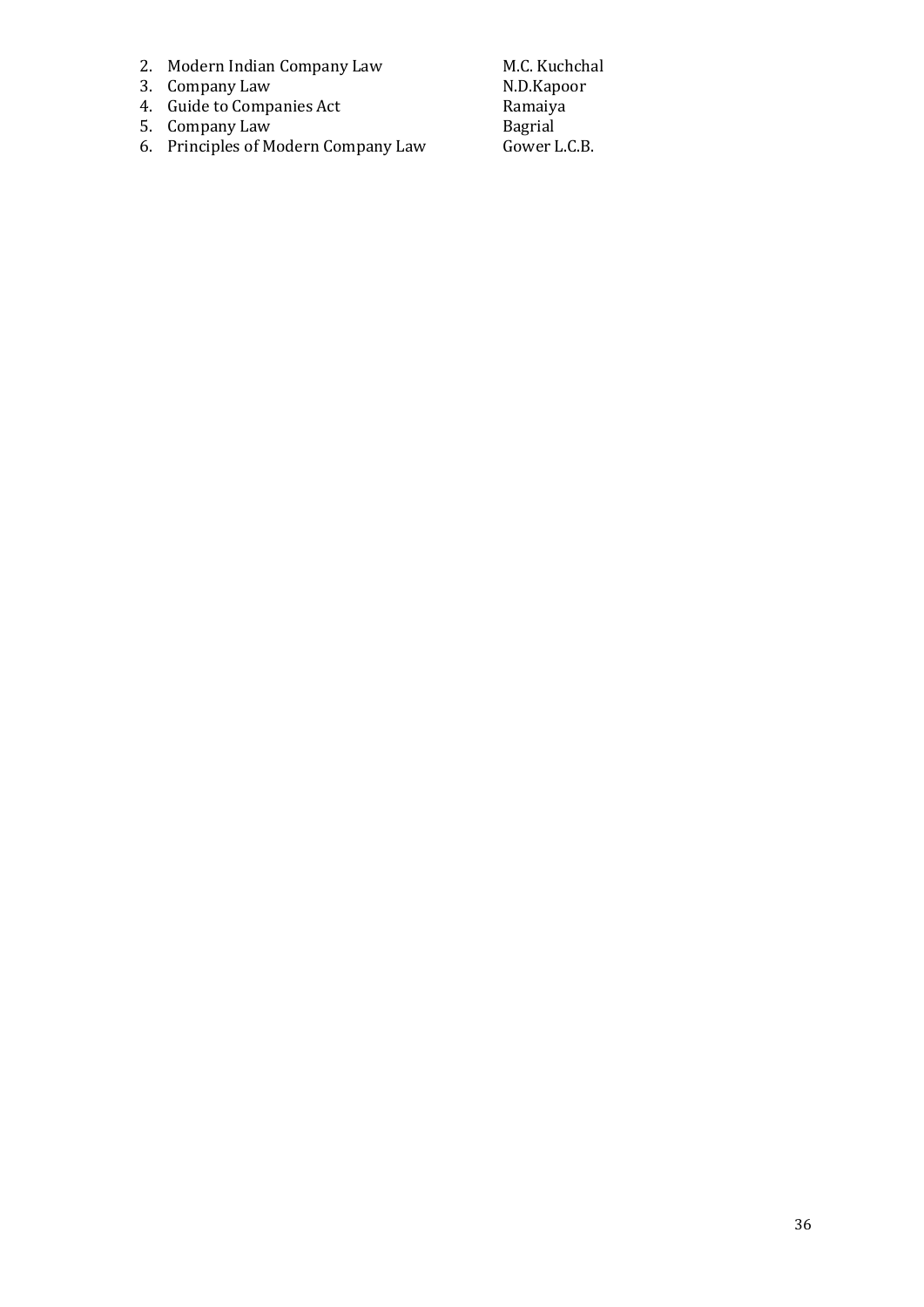# **F.Y.B.Com.: (CBCS 2018 Course) Semester-II C 221: Banking & Insurance –II**

# **Total Credits -04 Total Lectures -60**

# **Course Outcomes:**

After completion of the course, students would be able to:

- 1. Understand various provisions of the Companies Act 2013.
- 2. Understand different types of companies and distinction between private and public companies.

3. Understand legal procedure for incorporation and commencement of business.

4. Prepare Memorandum and Article of Association for business concern.

# **1. Lending Principles, Credit Creation and Balance Sheet of bank (15)**

- 1.1 Principles of lending- Liquidity, Profitability, Security and Shiftability
- 1.2 Multiple Credit Creation: Process and Limitations
- 1.3 Balance Sheet of a Commercial Bank
- 1.4 Types of securities acceptable to a bank

# **2. Negotiable Instruments (15)**

- 2.1 Meaning and features of negotiable instruments
- 2.2 Types of negotiable instruments- Cheques, Commercial papers, Hundis, Certificates of deposits, Bill of exchange and Promissory notes
- 2.3 Types of Cheques

# **3. Technology in Banking (15)**

- 3.1 Need and importance of technology in banking
- 3.2 ATM, Credit Card, Tele banking-Net Banking
- 3.3 Concept of Core Banking

# **4. Insurance (15)**

- 4.1 Evolution of insurance sector in India
- 4.2 Purpose and importance of insurance
- 4.3 Types of insurance- LIC and GIC
- 4.4 Privatization of insurance business in India
- 4.5 Role of an insurance agent

# **Reference Books**

- Practice and Law of banking-G.S. Gill
- Banking: Law and Practice-P.N. Varshney
- Banking Theory and Practice- E.gordon, K. Talraj
- Banking and financial system- Vasant Desai
- Banking Theory and Practice-K.C.Shekhar
- Banking Theory and Practice-Prof.Mugle
- Fundamentals of banking- Dr. Rita Swami
- Banking and Finance-Azar Khan
- Report on trends and progress of banking in India-R.B.I. Bulletin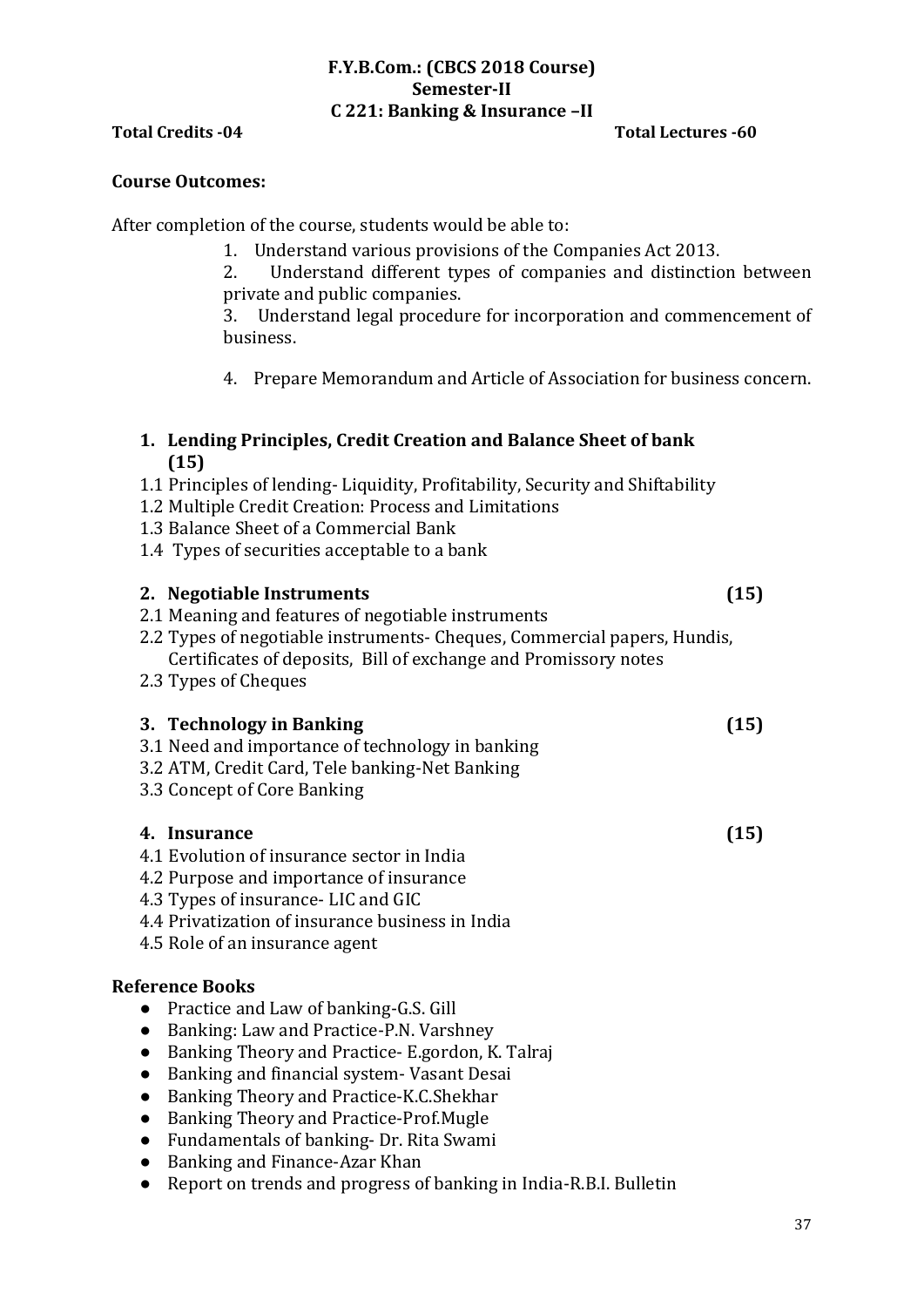# **F. Y. B. Com. CBCS (2018 Course)**

# **Semester II C231 - MARKETING-II**

# **Total Credits -04 Total Lectures -60**

# **Course Outcomes:**

After completion of the course, students would be able to:

- 1. Understand the meaning of consumer rights, duties and their responsibilities.
- 2. Understand the consumer decision making process.
- 3. Understand the marketing of the Agricultural, Industrial and consumer goods.

|    | Consumer his rights, duties and responsibilities:<br>1.    | (20) |  |
|----|------------------------------------------------------------|------|--|
|    | Meaning and definition of Consumer Importance of Consumer. |      |  |
|    | Consumer Rights, Duties and Responsibilities of Consumer   |      |  |
|    | <b>Consumer Movement</b>                                   |      |  |
|    | <b>Meaning Nature and Objectives</b>                       |      |  |
|    | <b>Consumer Movement in India</b>                          |      |  |
|    | <b>Critical Evaluation of Consumer Movement</b>            |      |  |
|    | Study of practical consumer cases. Facts of the case       |      |  |
|    | Arguments and Decision of Consumer Courts.                 |      |  |
| 2. | <b>Consumer Decision Making Process:</b>                   |      |  |
|    | Meaning, Stages in decision making process                 |      |  |
|    | Introduction of new product in the market                  |      |  |
|    | Factors to be considered                                   |      |  |
|    | Buying pattern or buying habits.                           |      |  |
| 3. | <b>Marketing of Consumer Goods:</b>                        |      |  |
|    | Meaning, Features of Consumer Goods                        |      |  |
|    | <b>Types of Consumer Goods</b>                             |      |  |
|    | Channels of Distribution.                                  |      |  |
| 4. | <b>Marketing of Agricultural Goods</b>                     |      |  |
|    | Meaning, Features of Agricultural Goods                    |      |  |
|    | <b>Types of Agricultural Goods</b>                         |      |  |
|    | Channels of Distribution.                                  |      |  |
| 5. | <b>Marketing of industrial goods:</b>                      | (10) |  |
|    | Meaning, Features of Industrial Goods                      |      |  |
|    | <b>Industrial Customers</b>                                |      |  |
|    | <b>Classification of Industrial Goods</b>                  |      |  |
|    | Channels of Distribution.                                  |      |  |
|    | <b>Books Recommended:-</b>                                 |      |  |
|    |                                                            |      |  |

- 1. Modern Marketing Management(India Context) By Dr.R.S.Davar.
- 2. The Practical Approach to Marketing Management By Stepheu Morse
- 3. Marketing Management in Indian Perspective By S.M. Jha & L.P.Singh
- 4. Marketing Management By S.A.Sherlekar.
- 5. Marketing Management By Philip Kotler
- 6. Industrial Marketing By Ralph Alexander, James Cross & Rochard Hill
- 7. An Introduction to Marketing By D. Amarchand and Varadharjan
- 8. Marketing Research Overview By S.A. Chunawalla
- 9. Marketing Management By C.B.Mamoria, R.K.Suri, Satish Mamoria.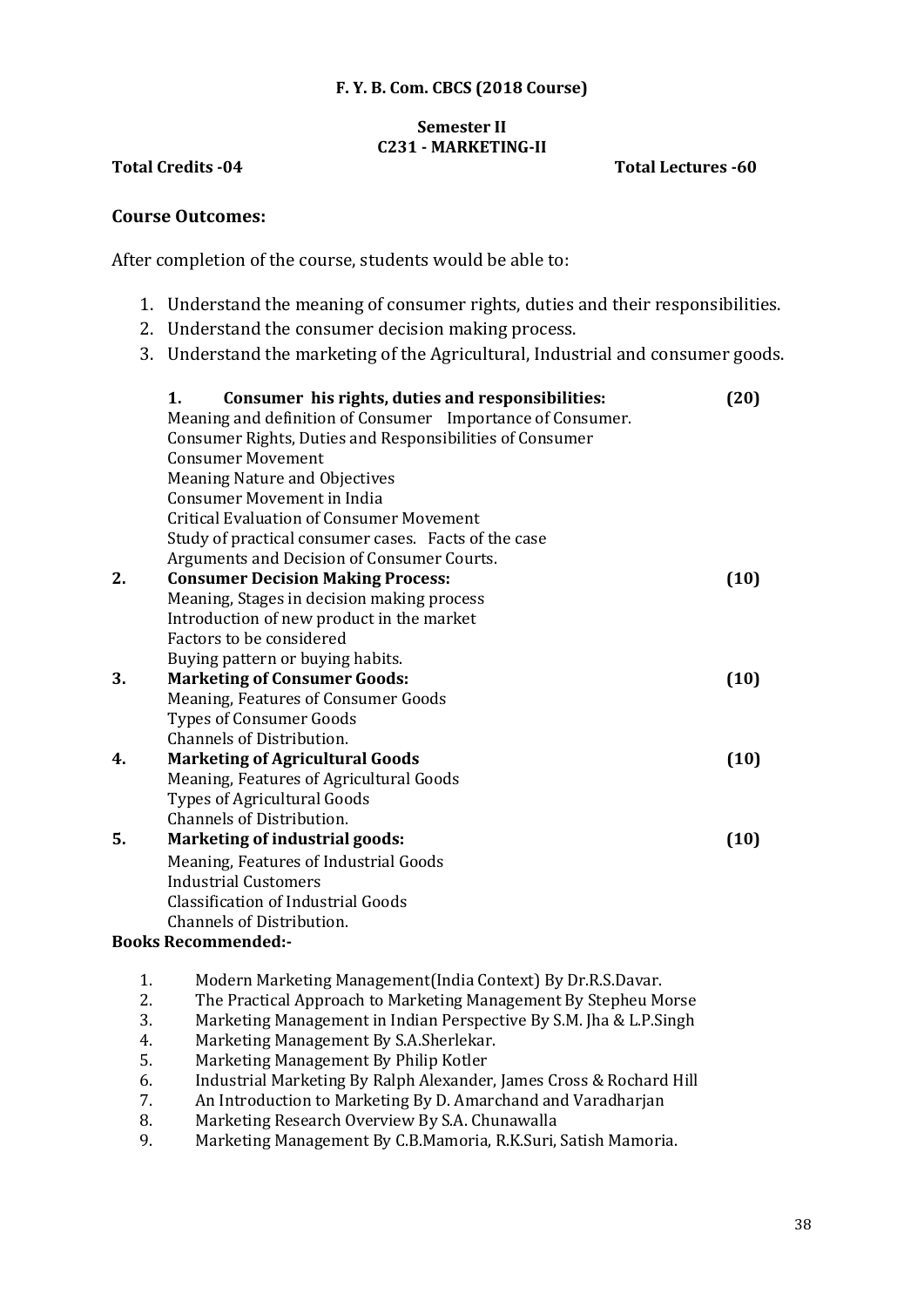# **F. Y. B. Com: 2018 Course Syllabus**

# **F. Y. B. Com. Additional English-II**

# **Semester –II**

# **Course Outcomes:**

At the end of this course, a student shall be able to:

- get exposed to the stories of some of the modern trailblazers
- read and interpret the various texts for better understanding of the business world
- appreciate and analyse the select text in the larger socio-cultural contexts of the time
- get motivated by the stories of lives of successful businesspersons
- communicate effectively by developing their proficiency in language
- increase literary sensibilities and communicative abilities

# **Prescribed Text:**

# *Modern Trailblazers,***Published by Orient Black Swan**

# **Semester-II**

# **Course Content**

- 1 Priya Paul
- 2 Rahul Bajaj
- 3 Ratan Tata
- 4 Sabeer Bhatia
- 5 Steve Jobes
- 6 Sudha Murthy
- 7 L.M. Thapar
- 8 Vijay Bhatkar

**(Note:** All the units as covered in the prescribed text.)

**\* \* \***

# **Total Credits -04 Total Lectures -60**